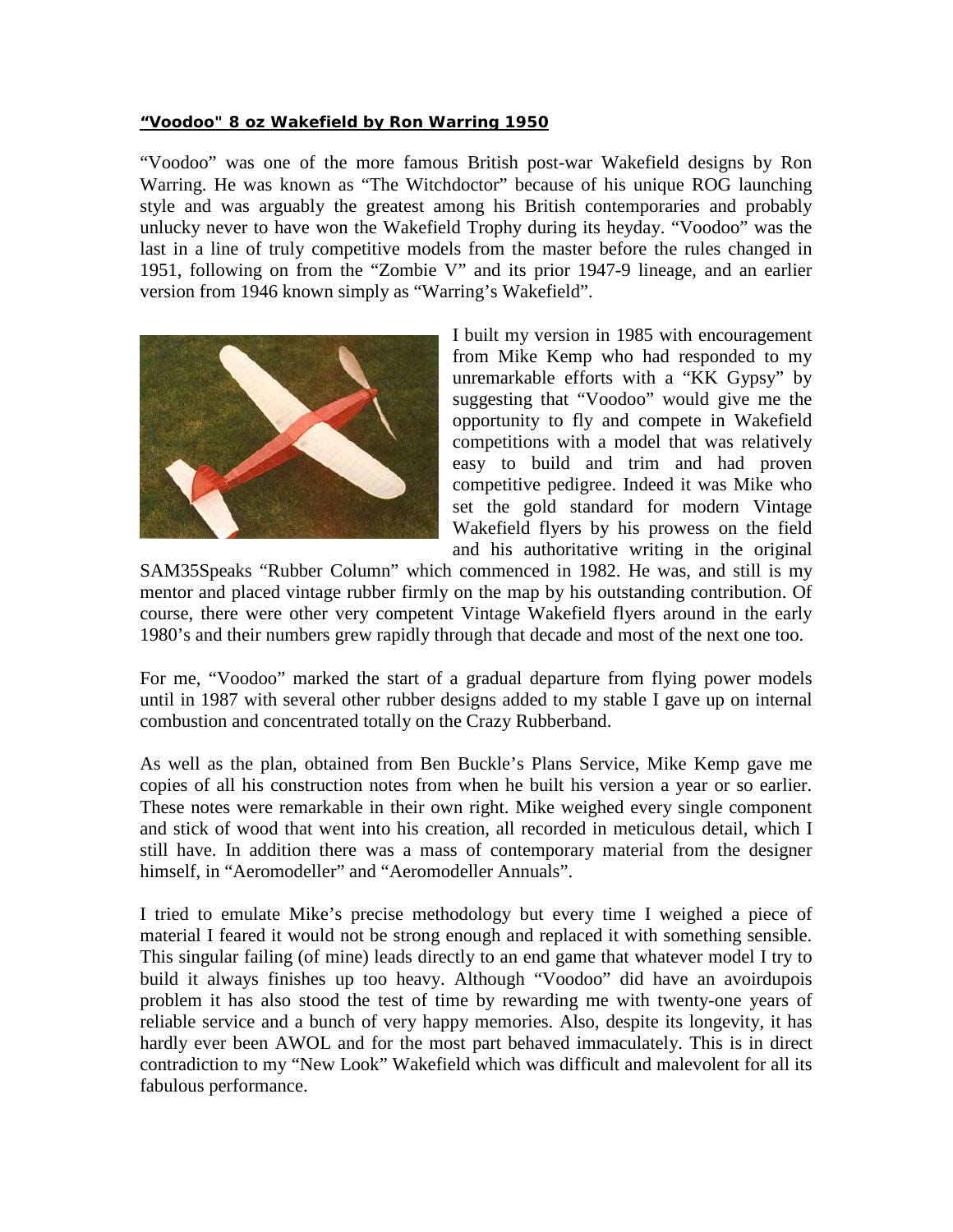

Seen here are some simple details. Firstly the finely adjustable hinged trim tab on the fin. The inset shows the pressure spring made from 24swg wire and on the other side of the fin, a screw thread adjuster fashioned from a tiny screw, some 16swg aluminium tube and miniature ply horns. All very small. See also the simplest possible freewheel clutch using 14swg wire all contained within a plug in nose cone retained with bamboo pegs. Finally, the fuse activated DT is operated by a single rubber band which provides both leverage and location forces against a thirty degree angled face at the front of the stabilizer unit.

In all probability it was Warring's own written material that further elevated his well earned status as an expert modeler and encouraged many others at that time to follow the cause. I say this because, like so many other contemporary authors such as appeared in those early Annual and Year Book publications, not all the theory contained therein was either accurate, or relevant. He even added to the mythical status of his undoubted experience by his written descriptions of adjusting glide trim on his models by the use of cigarette papers. What are we talking about here? A couple of thou at the most, and according to Ron it could make a difference. Fred Chapman told me it was definitely true as he witnessed Ron's use of this technique and I suppose it would make a difference however small, but at the bottom line, Warring was probably the only one who could tell the difference or believed that he could. Personally, I love to think he was that good.

Given the time-line history of his "Zombie" and Voodoo" designs, it is very likely that Warring never flew "Voodoo" in competitive anger. Even though he claimed it to be his ultimate Wakefield and therefore incapable of further improvement, he broke and/or lost two of his three models whilst trimming for the 1950 Wakefield trials and had to revert to components gleaned from the previous years' "Zombie" to compete therein. And of course the Wakefield rules were changed at the end of 1950 so there was no additional development of this particular design. There was another enigma, in that Ron also published a folding propeller version with a retracting under-carriage. However a popular view today is, not only, that it probably never flew but Warring never actually built the model either. Like most retrospective reflections of that era, of course it all depends on opinion, and it is very likely that many other designs may have equally been non-flyers, merely drawn and published to satisfy the insatiable demand from a hungry readership.

However, my own recall of what happened to my "Voodoo" remains reasonably clear. As mentioned, built in 1985 it was soon flying but was not performing at all well. I took it to the Nats and was trying to sort things out when J O'D observed what was going on and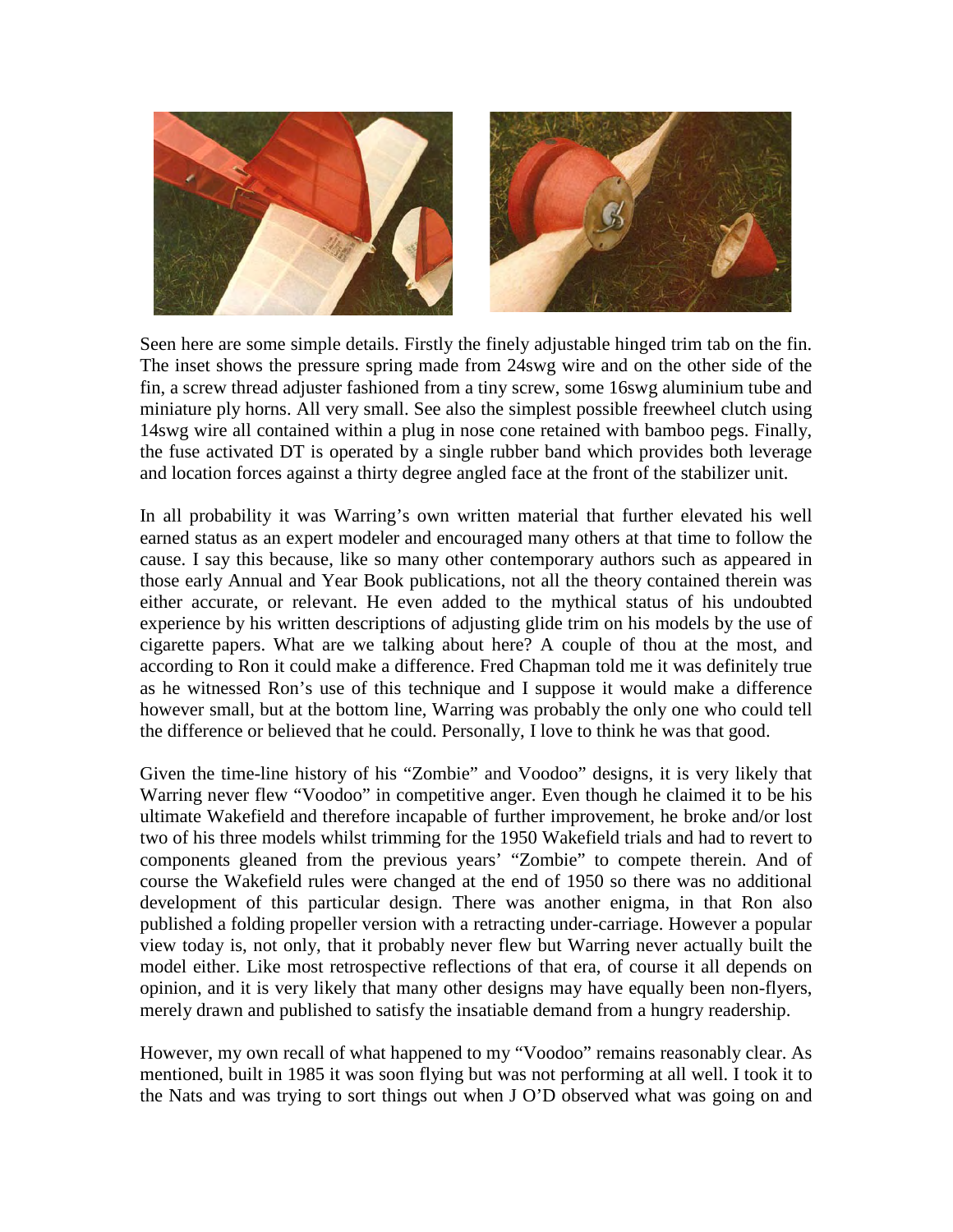advised me that it was "mushing". I'd never heard of that, seemingly due to CG too far back (or more likely, heavy tail feathers). Anyway I added a two pence coin to the nose and it helped to sort things out very nicely. It certainly competed at all the available Wakefield events held that year with encouraging performances. Mind you, my "Voodoo", nor any other version I have ever seen, ever performed as well as Ron Warring claimed for the model ("a true 5 minute, still air, Wakefield").

It was about this time that I made the acquaintance of the esteemed and aforementioned, Fred Chapman. Fred (seen in this photo) was a contemporary of Warring and flew Wakefield competitively at that time, so he remembered the model well. Consequently he was very helpful to me getting "Voodoo" sorted out. In spite of Mike Kemp's ascertation





that the model would be easy to trim it took me a couple of years to get it on rails with sixteen strands of quarter Black FAI before the more docile Tan I became available. Either way I was practicing the "balls out" method of Wakefield flying within a very narrow flight envelope that depended upon putting as much power to the propeller as I could scarily achieve and trimming the power run for a tight right hand spiral. All my contemporaries were capable of building lighter airplanes and my solution to this failing was to learn how to pack in and handle more torque from the dreaded Black and Tan. Was it Sal Taibi who expounded "there ain't no substitoot for altitood"? Anyway, whoever it was, I tried to aspire to it. Performing ROG with "Voodoo" presented no real difficulty. With its highly powered motors, it did not stay near the ground for very long, leaping rapidly skyward, as it were. It was also much easier to handle and place on the ground due to its short fuselage and normal wingspan.

Something which transpired at this time was that "Voodoo" was very capable of handling strong winds, probably due to the generous dihedral and short fuselage, and it was at Woodbury in 1987 that this proved to be an extreme advantage. I chose to fly the model in the Champagne Fly-off (longest single flight wins) competition. The wind speed according to the Hipperson's anemometer was gusting hard to 33mph and carnage was all round. Rain was also forecast. Fred Chapman was my timekeeper and we chose to try launching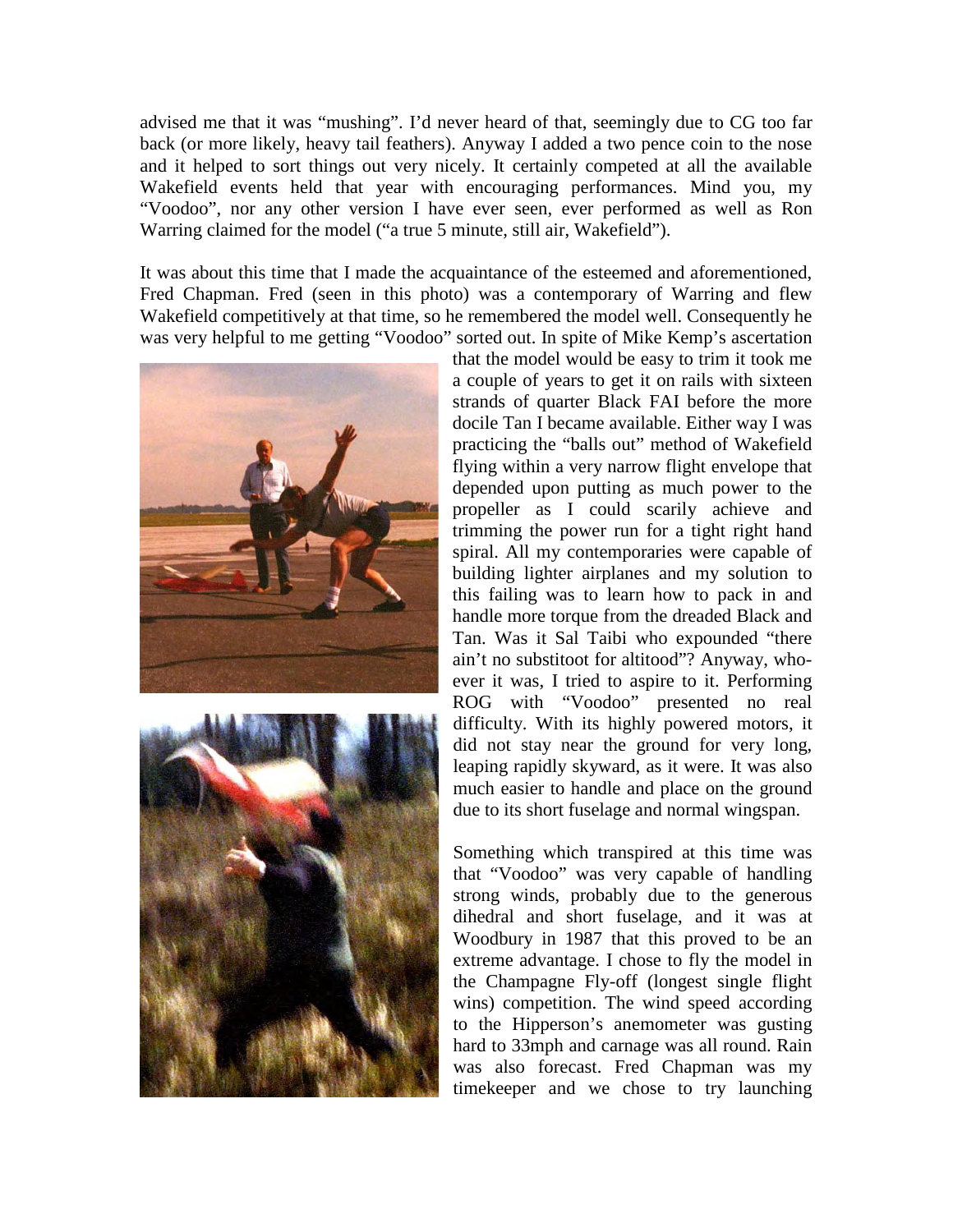below the ridge to get some quieter air. Hell, it was going to end in disaster anyway, so why worry? He gave me the nod when he thought there was a lull. He could have fooled me 'cos it seemed to be going flat out still. Anyway at launch "Voodoo" went straight up and did a massive loop under full chat from 16 strands of Black FAI rubber. For those who remember this stuff, that was a lot of torque. It was the choice of launch point that saved the model as it missed the steep downhill gorse by 2 feet and punched its way up through the turbulent rollover to a massive height. Fred really struggled to see the model





in the gathering drizzle and reluctantly clocked the model off at 3.36. My younger eyes saw it down at 4.59. So maybe it is a five minute model after all, but not exactly in still air. As you can see from the results only two flyers made a proper fist of the situation with some noted names making pretty short flights indeed. The last four all formed and joined their own collective splinter group.

Simple arithmetic told us five minutes at thirty mph could be as much as two and a half miles. At Woodbury that is a hell of a walk, and its raining. Anyway I had a good bearing and set off in good heart to make the retrieve. Fred came with me but he had to retreat after a short while. I was then joined by Mike Kemp who saw the model down and fancied a walk after crashing his model in a spectacular vertical termination. Thus we navigated the difficult terrain to make the retrieve right on the money and steeled ourselves for a trudge back to the flight-line into the teeth of that strong blow. "Voodoo" suffered minor damage but was repaired in the confines of my caravan, the next morning, in time for the Vintage competitions that day. It flew, undaunted by prior events.

Ubiquitous at meetings all over southern England, I particularly remember some exhilarating "Chobham Trophy" events at Old Warden Vintage Day. This perpetual competition was for four and eight ounce Vintage Wakefield models all launched together with the highest model after forty-five seconds being the winner. Mike Kemp was the founding spark for these contests and the judges were usually Dick Hardwick and Don ("The Bulk") Knight who positioned themselves at a good distance across wind and made their judgment accordingly. It was always spectacular, with sometimes as many as twenty Wakefield flyers competing for the spoils. And of course the rules encouraged fliers to crank on the turns usually with a couple of extra strands too. Despite some occasional carnage I can never remember a mid-air collision.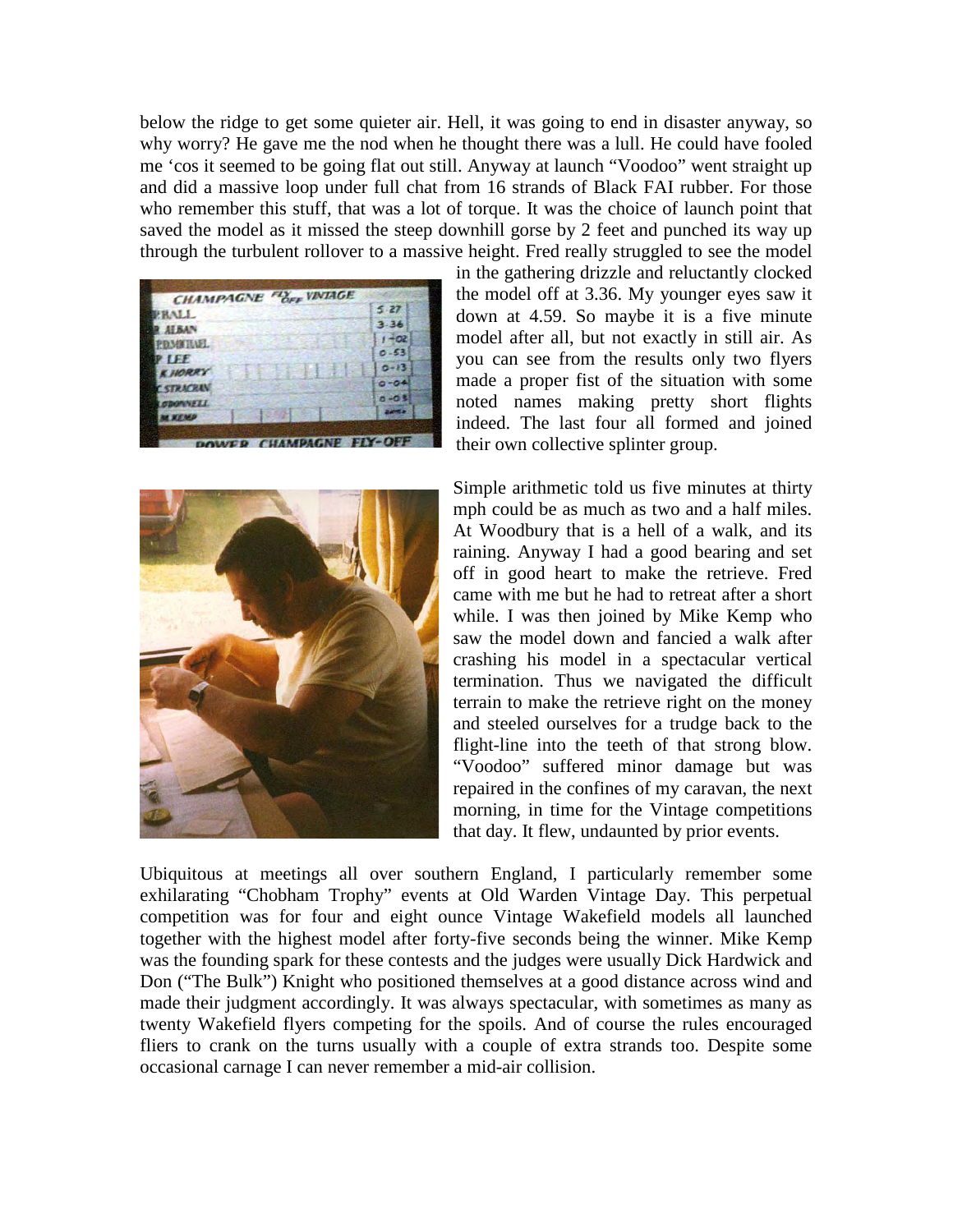



Gradually popularity waned, probably due to a succession of Old Warden meetings with poor weather, or wind direction and a diminishing base of hardy souls. These two

images depict me squeezing on the final few turns with spectators and competitors already gathering in the background and, next, letting go in the mass launch with all the models vying to be the highest after 45 secs. Note that "Voodoo" has been re-covered by this time, with my trademark black silk fuselage and new white tissue surfaces trimmed with orange dayglo tips. It is, however the same model.



"Voodoo" soon had a sister when I built Warring's earlier "Zombie V", seen here alongside the slimmer "Voodoo". As a point of interest, this model was even more capable in windy conditions and although "Voodoo" seemed to have the edge on performance, it is a very subjective call. Within the technical arguments put forward by Warring for his slim-line fuselage sporting the recognizable mid-section bumps was his calculation that it had thirty percent less wetted area than his earlier designs and therefore less parasitic drag. Perhaps this is the reason why "Voodoo" seems marginally better.